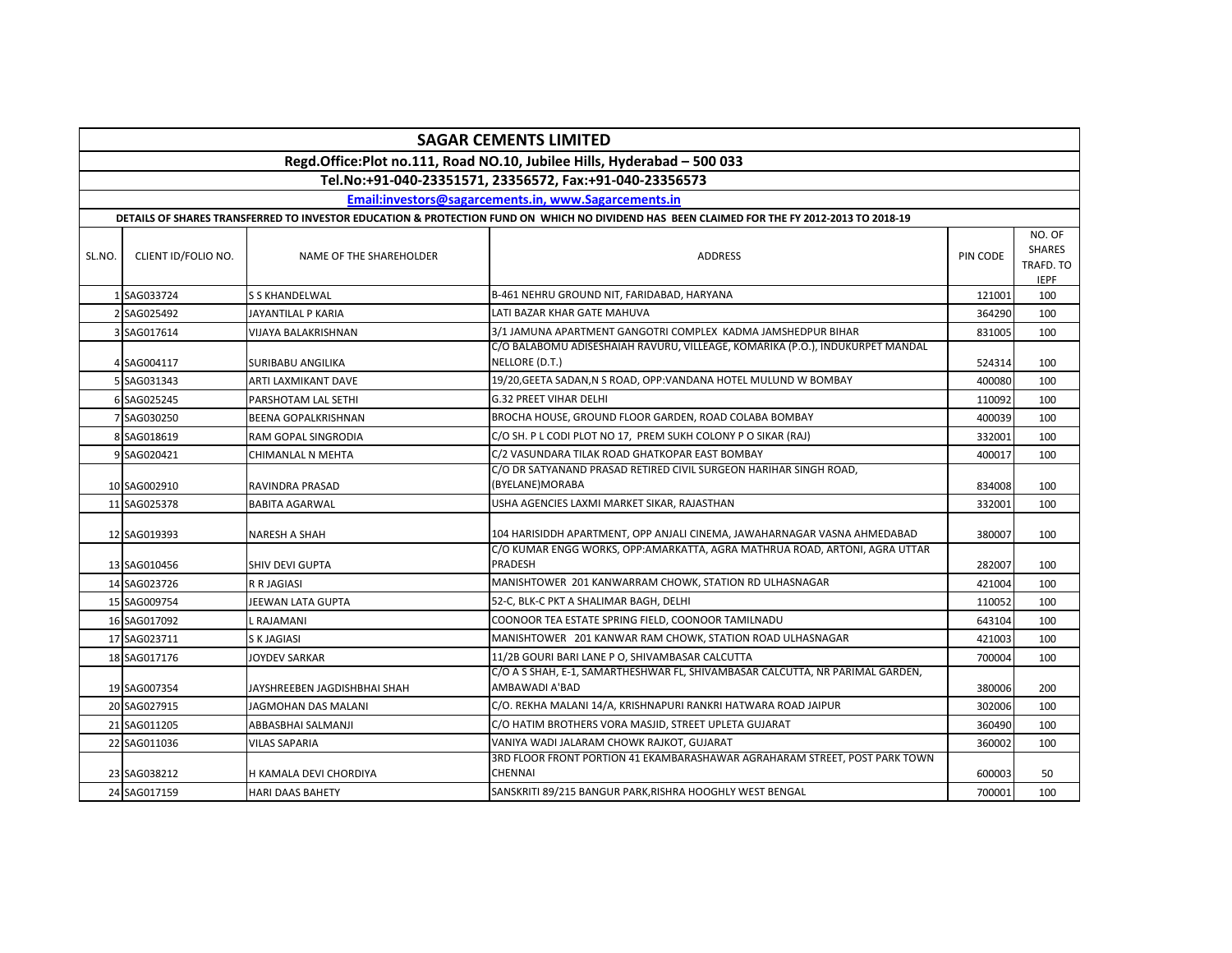| <b>SAGAR CEMENTS LIMITED</b>                                                                                                                |              |                                     |                                                                                                        |        |      |  |  |  |  |  |
|---------------------------------------------------------------------------------------------------------------------------------------------|--------------|-------------------------------------|--------------------------------------------------------------------------------------------------------|--------|------|--|--|--|--|--|
| Regd.Office:Plot no.111, Road NO.10, Jubilee Hills, Hyderabad - 500 033                                                                     |              |                                     |                                                                                                        |        |      |  |  |  |  |  |
| Tel.No:+91-040-23351571, 23356572, Fax:+91-040-23356573                                                                                     |              |                                     |                                                                                                        |        |      |  |  |  |  |  |
| Email:investors@sagarcements.in. www.Sagarcements.in                                                                                        |              |                                     |                                                                                                        |        |      |  |  |  |  |  |
| DETAILS OF SHARES TRANSFERRED TO INVESTOR EDUCATION & PROTECTION FUND ON WHICH NO DIVIDEND HAS BEEN CLAIMED FOR THE FY 2012-2013 TO 2018-19 |              |                                     |                                                                                                        |        |      |  |  |  |  |  |
|                                                                                                                                             | 25 SAG015793 | SONAL V CHANDAK                     | 44 GANDHI BAUG NAGPUR MAHARASHTRA                                                                      | 440001 | 100  |  |  |  |  |  |
|                                                                                                                                             | 26 SAG036996 | USHA KUMARI H                       | 3RD FLOOR FRONT PORTION NO 41 EKAMBARASHWAR AGRAHARAM ST, POST PARK TOWN<br><b>CHENNAI</b>             | 600003 | 100  |  |  |  |  |  |
|                                                                                                                                             | 27 SAG009983 | <b>ASHWANI KUMAR</b>                | PLOT NO.4, GALI NO 3 GURNAM NAGAR, SULTAN WIND ROAD AMRITSAR PUNJAB                                    | 143006 | 100  |  |  |  |  |  |
|                                                                                                                                             | 28 SAG003537 | S YADAGOUD                          | H.NO.17-73 ABDUL KALAM AZAD ROAD, JOGIPET MEDAK DIST                                                   | 502270 | 100  |  |  |  |  |  |
|                                                                                                                                             | 29 SAG006141 | <b>VIJAY JINDAL</b>                 | ROAD NO.29 BUNGLOW NO.13, EASTPUNJABI BAGH NEW DELHI                                                   | 110026 | 75   |  |  |  |  |  |
|                                                                                                                                             | 30 SAG030117 | V JAYA BHARATHI                     | W/O.RAMBABU C/O.GANESH ENTERPRISES, MAIN ROAD, KAIKALURU KRISHNA DIST                                  | 521333 | 300  |  |  |  |  |  |
|                                                                                                                                             | 31 SAG035683 | N R C REDDY                         | C/O.N LAKSHMA REDDY 405, BALAJI BHAGYANAGAR APTS NALLAKUNTA, NEAR VEGETABLE<br><b>MARKET HYDERABAD</b> | 500044 | 2000 |  |  |  |  |  |
|                                                                                                                                             | 32 SAG032781 | <b>BIJUKUMAR K K</b>                | 4/540 'GEETANJALI' TPS III 13TH STREET KHAR ROAD BOMBAY                                                | 400052 | 200  |  |  |  |  |  |
|                                                                                                                                             | 33 SAG008011 | SUJAY N KOMARLA                     | NO.21, NARASHIMSA JOIS LANE NAGARTHA P T BANGALORE X CITY BANGALORE                                    | 560002 | 50   |  |  |  |  |  |
|                                                                                                                                             | 34 SAG025335 | S K R BHANDHRI                      | C-248 MALVIYA NAGAR JAIPUR                                                                             | 302017 | 100  |  |  |  |  |  |
|                                                                                                                                             | 35 SAG017158 | SHASHI DEVI DAMANI                  | C/O.SUSHILA DAMANI, 'SANSKRITI' 89/215, BANGUR PRAK, P.O.RISHRA DT:HOOGHLY WEST<br><b>BENGAL</b>       | 712248 | 100  |  |  |  |  |  |
|                                                                                                                                             | 36 SAG023725 | JHAMAN B JAGIASI                    | AMAR TRADERS 131 G FLR SEC 30 A ULHASNAGAR                                                             | 421004 | 100  |  |  |  |  |  |
|                                                                                                                                             | 37 SAG025939 | VENKATA SURYA PRAKASH SIDDHABATHULU | MIG-I-23 SECTOR NO.3 M V P COLONY VISAKHAPATNAM                                                        | 530017 | 100  |  |  |  |  |  |
|                                                                                                                                             | 38 SAG018693 | NINABEN BHALODIA                    | RAJEN 7 NUTAN NAGAR AMIN MARG, RAJKOT                                                                  | 360001 | 100  |  |  |  |  |  |
|                                                                                                                                             | 39 SAG010088 | <b>ASHOK KUMAR</b>                  | C/O GANESH MACHINARY STORE MAURMANDI PUNJAB                                                            | 151501 | 100  |  |  |  |  |  |
|                                                                                                                                             | 40 SAG037930 | Y S NAVEEN                          | YERRA SECURITIES 2B, SAMRAT RESIDENTIAL COMPLEX 5-9-12,SAIFABAD HYDERABAD                              | 500004 | 100  |  |  |  |  |  |
|                                                                                                                                             | 41 SAG009964 | MADHUKUMARI KUMARI                  | DHARAM VIR CHUG 31A, WHITE AVENUE MAQBOOL ROAD, AMRITSAR PUNJAB                                        | 143001 | 100  |  |  |  |  |  |
|                                                                                                                                             | 42 SAG000476 | ARVINDBHAI PARSOTTAMDAS PATEL       | AT&POST: ARERA TALUQ:NADIAD, DIST:KHEDA GUJARAT                                                        | 387320 | 200  |  |  |  |  |  |
|                                                                                                                                             | 43 SAG033315 | KRISHNA DAS BISWAS                  | VILL:TAKURPALLY P.O:BONGAON, DIST:24 PARGANAS (N) WEST BENGAL                                          | 743235 | 100  |  |  |  |  |  |
|                                                                                                                                             | 44 SAG027080 | KAVITHA RANI NARALA                 | H.NO.6-46, AUPURAM COLONY ECIL HYDERABAD                                                               | 500062 | 100  |  |  |  |  |  |
|                                                                                                                                             | 45 SAG008736 | RAMESH BADAY                        | H NO.639/640 SADAR BAZAR BOLARAM, SECUNDERABAD                                                         | 500010 | 100  |  |  |  |  |  |
|                                                                                                                                             | 46 SAG001969 | <b>MAHESH CHANDRA SAHU</b>          | P.B.NO.6552 NABAND DPP, POONAM CHAMBERS, GROUND FLOOR, NORTH WING, WORLI<br><b>BOMBAY</b>              | 400018 | 100  |  |  |  |  |  |
|                                                                                                                                             | 47 SAG003152 | SATYAM RAMESH VAKIL                 | `RAVI', VRINDAVAN SOCIETY NEAR TOWN HALL, VIDYANAGAR ROAD, ANAND.(DIST.KHE                             | 388001 | 100  |  |  |  |  |  |
|                                                                                                                                             | 48 SAG025063 | SATISH KUMAR                        | C/O TARSEM AGGARWAAL CO 206/5, SHASTRI MARKET JALANDHAR PUNJAB                                         | 144001 | 100  |  |  |  |  |  |
|                                                                                                                                             | 49 SAG010320 | <b>KAMLESH GULATI</b>               | 21/4, AMEER NAGAR NEAR MOTI NAGAR, LUCKNOW UTTAR PRADESH                                               | 226004 | 100  |  |  |  |  |  |
|                                                                                                                                             | 50 SAG016360 | <b>BABY SAROJINI TAMMANA</b>        | GUDIVADA VARI STREET D NO.11-52-26, VIJAYAWADA                                                         | 520001 | 100  |  |  |  |  |  |
|                                                                                                                                             | 51 SAG031279 | P SAI KRISHNA                       | 4-6-11 PAN BAZAR SECUNDERABAD A.P.                                                                     | 500003 | 100  |  |  |  |  |  |
|                                                                                                                                             | 52 SAG032437 | <b>SHAILESH KUMAR</b>               | C-278/D,L D A COLONY KANPUR ROAD, LUCKNOW                                                              | 226012 | 100  |  |  |  |  |  |